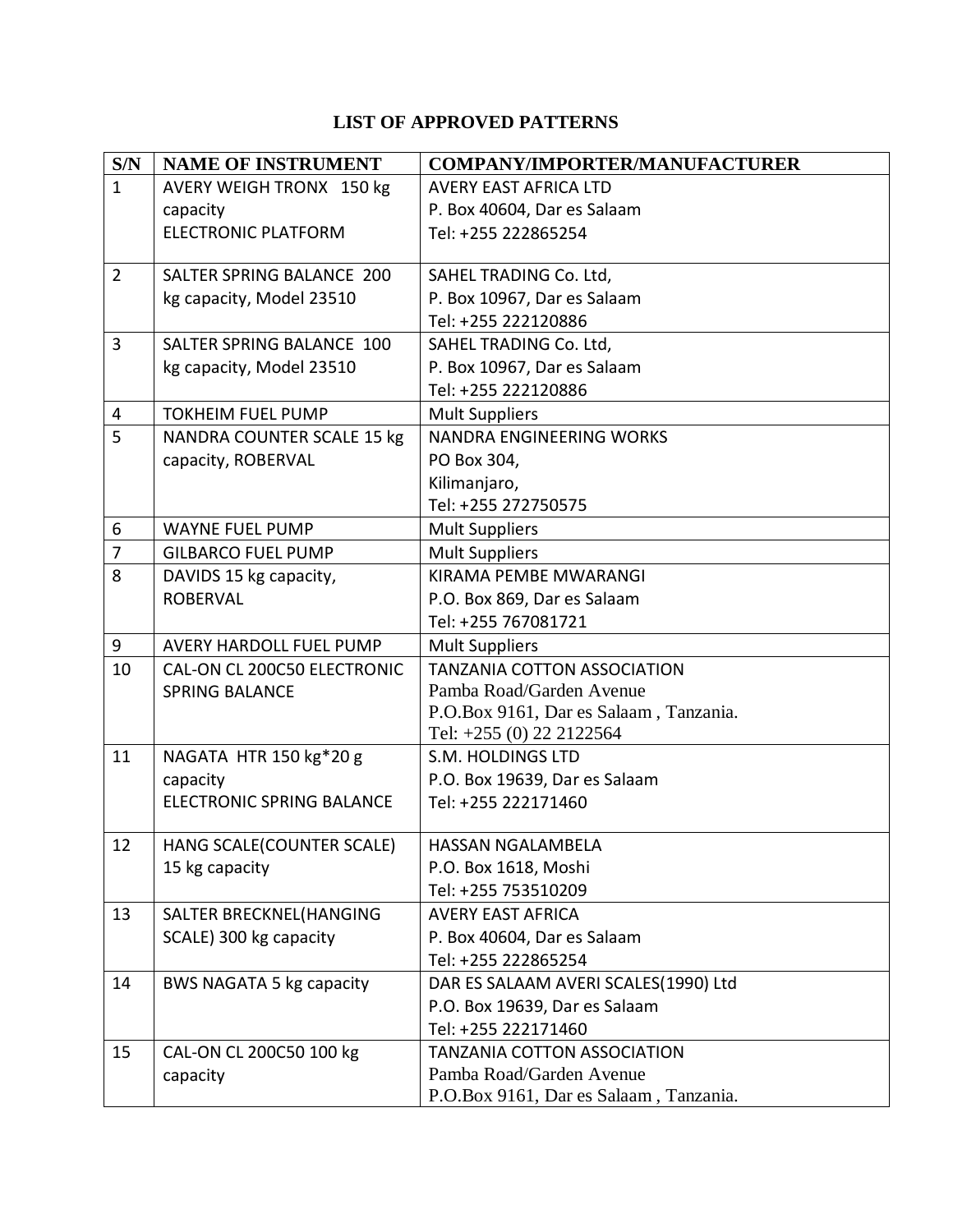|     | <b>ELECTRONIC SPRING BALANCE</b> | Tel: +255 (0) 22 2122564             |
|-----|----------------------------------|--------------------------------------|
| 16  | ZING COUNTER SCALE 15 kg         | ZING Co. Ltd                         |
|     | capacity                         | P.O. Box 6238-00100,                 |
|     | ROBERVAL COUNTER SCALE           | Nairobi, Kenya                       |
|     |                                  | Tel: +254 722589391                  |
| 17  | <b>STAR COUNTER SCALE 15 kg</b>  | <b>STAR METRIC SCALES CO.LTD</b>     |
|     | capacity ROBERVAL COUNTER        | P. O. Box 72312,                     |
|     | <b>SCALE</b>                     | Dar-es-Salaam, Tanzania              |
| 18  | SUPER CLOSE BODY 10 kg           | <b>SUPER CLOSE BODY</b>              |
|     | capacity ROBERVAL COUNTER        | P. O. Box 7517,                      |
|     | <b>SCALE</b>                     | Dar-es-Salaam, Tanzania              |
| 19  | AVERY COUNTER SCALE, ZING        | ZING Co. Ltd                         |
|     | 20 kg capacity, ROBERVAL         | P. O. Box 6238-00100,                |
|     | <b>COUNTER SCALE</b>             | Nairobi, Kenya                       |
|     |                                  | Tel: +254 722589391                  |
| 20. | PARAMOUNT 15 kg capacity         | Samson Kessy,                        |
|     | ROBERVAL COUNTER SCALE           | P. O. Box 1713, Moshi                |
|     | <b>SCALE</b>                     | Tel: +255 767743802                  |
| 21  | MBP 15 kg ROBERVAL COUNTER       | HAMIS O. NGALAMBELA                  |
|     | <b>SCALE</b>                     | P. O. Box 10723, Mwanza              |
|     |                                  | Tel: +255 754238877                  |
| 22  | SALTER BRECKNEL(HANGING          | General Motors Investment Limited,   |
|     | SCALE) 30 kg capacity, Model     | 14 Nyerere Road - Vingunguti Area    |
|     | 2508                             | P. O. Box 16541                      |
|     |                                  | Dar-es-Salaam, Tanzania              |
|     |                                  | Tel. +255-22-2862661,+255-22-2862664 |
|     |                                  | Fax: +255-22-2862667                 |
| 23  | WINTECH, 200 kg capacity         | <b>WINTECH ELECTRONIC</b>            |
|     | <b>ELECTRONIC HANGING SCALE</b>  | P.O. Box 38419, Dar es Salaam        |
|     |                                  | Tel: +255 767914919/26               |
| 24  | BWS NAGATA, 150 kg capacity      | <b>BWS NAGATA</b>                    |
|     | <b>ELECTRONIC SPRING BALANCE</b> | P.O. Box 19639, Dar es Salaam        |
|     |                                  | Tel: +255 222171460                  |
| 25  | MARBGRANT 50 kg capacity         | <b>MARBGRANT</b>                     |
|     | <b>Electronic Platform Scale</b> | P.O. Box 63228, Dar es Salaam        |
|     |                                  | Tel: +255 22 2700525                 |
|     |                                  | Fax: +255-22-2775354                 |
| 26  | (a) 150 kg Ohaus electronic      | SAHEL TRADING Co. Ltd,               |
|     | scale,                           | P. Box 10967, Dar es Salaam          |
| 27  | (b) 30 kg Ohaus electronic       | Tel: +255 222120886                  |
|     | scale,                           |                                      |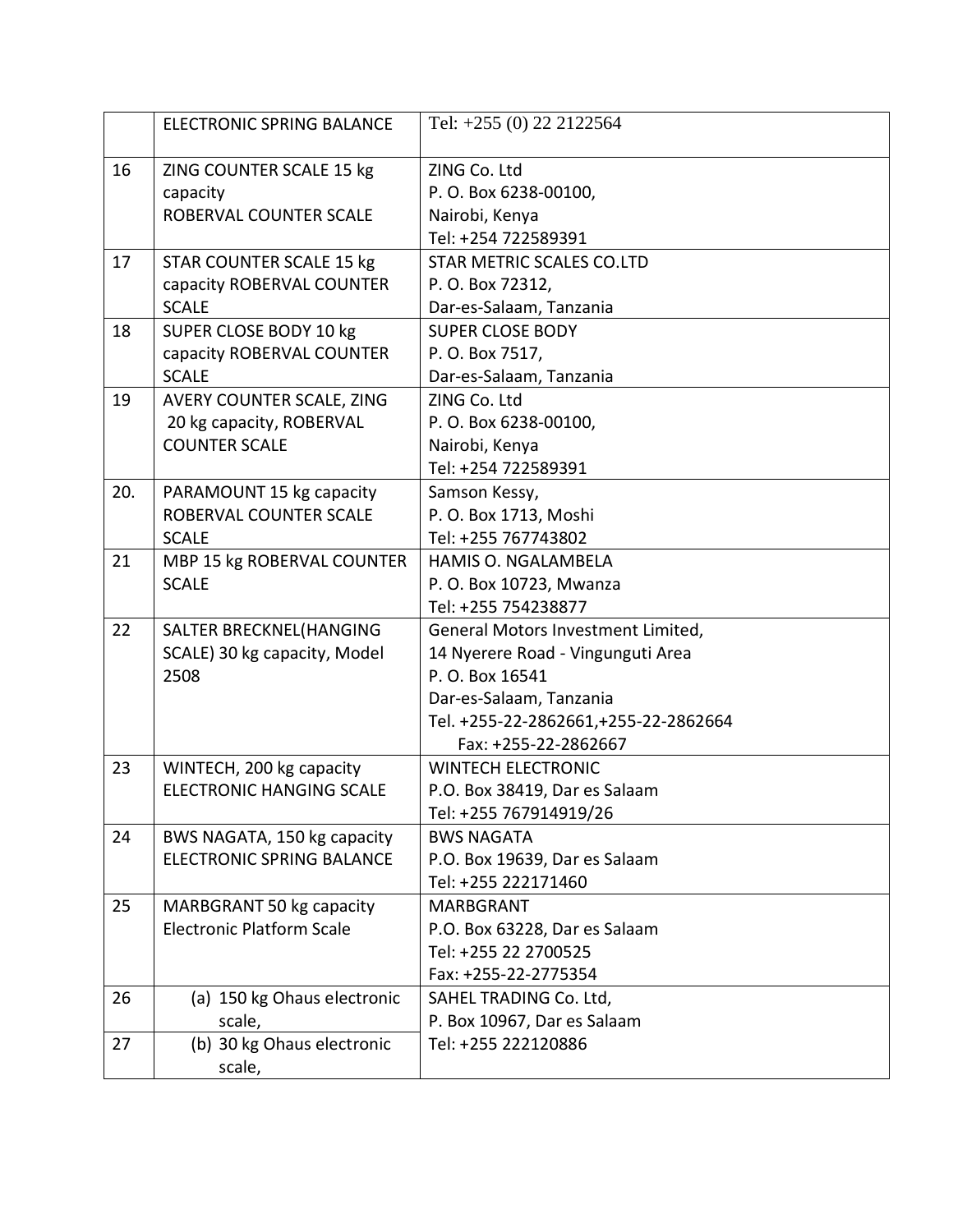| 28 | (c) 100 kg Salter spring       |                                      |
|----|--------------------------------|--------------------------------------|
|    | balance,                       |                                      |
| 29 | (d) 40 kg Ohaus electronic     |                                      |
|    | scale,                         |                                      |
| 30 | (e) 200 kg crane weigher       |                                      |
|    | electronic instrument,         |                                      |
| 31 | (f) 200 kg capacity Salter     |                                      |
|    | Electronic scale,              |                                      |
| 32 | (g) 30 kg capacity Endel       |                                      |
|    | Electronic scale               |                                      |
|    |                                |                                      |
| 33 | (a) 100 kg capacity Wintech    | <b>WINTECH ELECTRONIC</b>            |
|    | Electronic scale,              | P.O. Box 38419, Dar es Salaam        |
| 34 | (b) 60 kg capacity Wintech     | Tel: +255 767914919/26               |
|    | Electronic scale,              |                                      |
| 35 | (c) 30 kg capacity Wintech     |                                      |
|    | Electronic scale,              |                                      |
| 36 | (d) 15 kg capacity Wintech     |                                      |
|    | Electronic scale,              |                                      |
| 37 | (e) 60 kg capacity Wintech     |                                      |
|    | Electronic scale               |                                      |
| 38 | 40 kg capacity TCS Electronic  | Haussein Chogogwe                    |
|    | scale                          | Tel: +255 653 751 011                |
| 39 | Uritwo 15 kg capacity Roberval | Uritwo Weighing Scale,               |
|    | Counter scale                  | P.O. Box 11457, Arusha               |
|    |                                |                                      |
|    |                                |                                      |
| 40 | Weighland 15 kg capacity       | Khalfani Islam, Private bag,         |
|    | Roberval Counter scale         | Mbagala Street,                      |
|    |                                | Dar es Salaam                        |
| 41 | Hasat 15 kg capacity Roberval  | H K HAMIDU, Metrologist              |
|    | counter scale                  | Hasat Inspiration, Magore Ilala      |
|    |                                | P.O. Box 313, Dar es Salaam          |
|    |                                | Tel: +255 783 392833                 |
| 42 | MCF 15 kg capacity Roberval    | Mkurugenzi, MCF SIDO INDUSTRIAL AREA |
|    | counter scale                  | P.O. Box 426, MOSHI                  |
|    |                                | Tel: +255 754 286 039,               |
|    |                                | +255 719 280 779                     |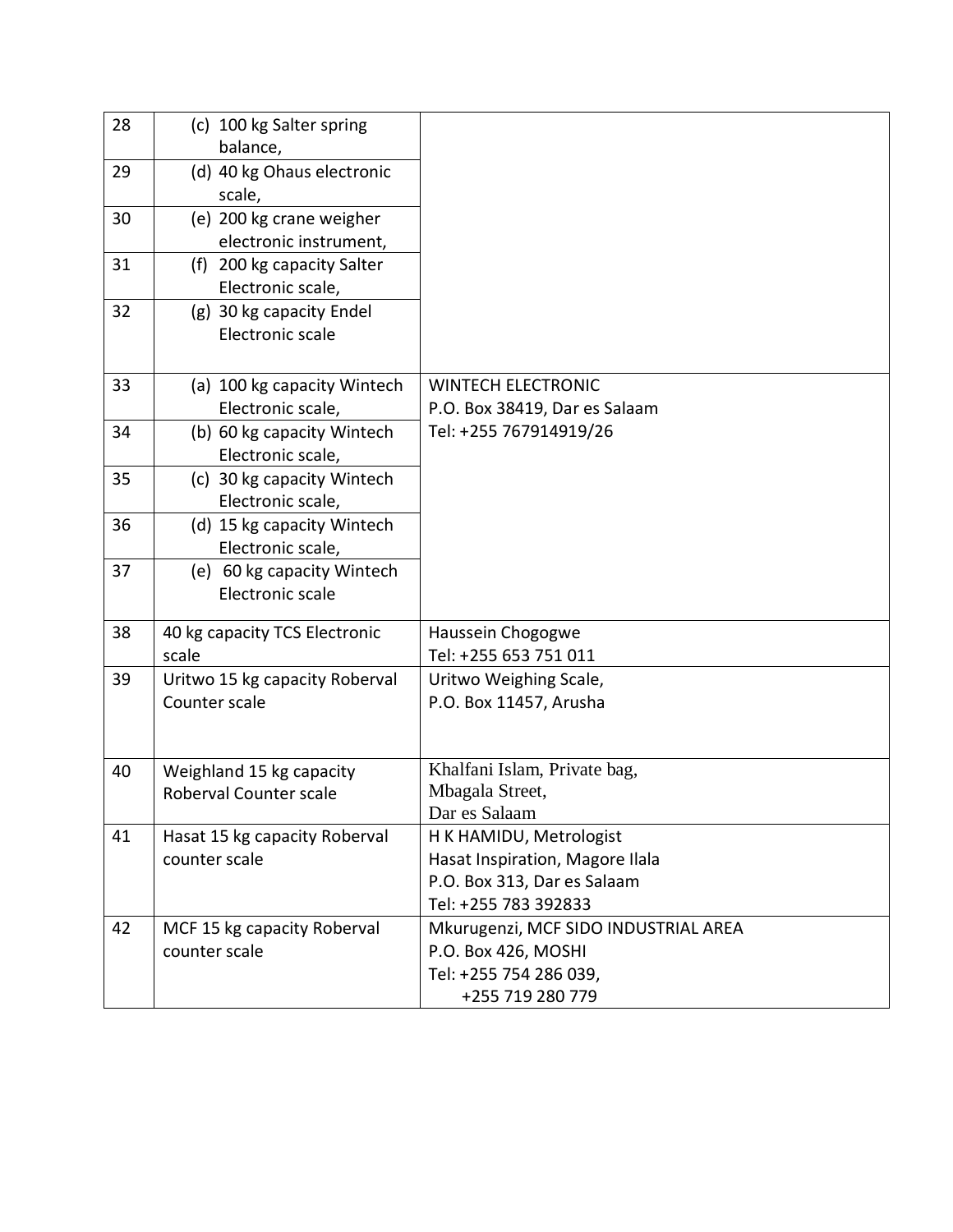| 43 | 300 kg Capacity Capture Digital   | Managing Director,                |
|----|-----------------------------------|-----------------------------------|
|    | Platform Scale                    | Capture Solutions Tanzania Ltd,   |
|    |                                   | P. O. Box 6408,                   |
|    |                                   | Dar es Salaam                     |
|    |                                   | +255 688133433                    |
| 44 | 10 kg capacity Horse Roberval     | Shabbir A. Sarkar,                |
|    | c/s                               | P. O. Box 7517,                   |
|    |                                   | Dar-es-Salaam, Tanzania.          |
| 45 | 250 kg capacity ASCO              | Techno Trade Investment Ltd,      |
|    | Mechanical platform scale         | P. O. Box 3633,                   |
|    |                                   | Dar es Salaam                     |
| 46 | 10 kg capacity Lovison Roberval   | Ideal Freight Forwarders Limited, |
|    | c/s                               | P. O. Box 75065,                  |
|    |                                   | Dar es Salaam                     |
| 47 | 15 kg capacity ABA Roberval c/s   | Abdallah Bakari                   |
|    |                                   | P.O. Box 3, Kabuku Handeni        |
|    |                                   | Tanga, Tanzania                   |
| 48 | 15 kg capacity IJM Roberval c/s   | IDDI JUMA MAJALA,                 |
|    |                                   | Private Bag,                      |
|    |                                   | Moshi, Tanzania.                  |
| 49 | 15 kg capacity Haqu Roberval      | Khatibu Ahamadi,                  |
|    | c/s                               | P.O. Box 168,                     |
|    |                                   | Moshi, Tanzania.                  |
|    |                                   | +255 764994658                    |
| 50 | 30 kg capacity Cal On electronics | Cal On Instruments,               |
|    | scales Instruments                | P. O. Box 75065,                  |
|    |                                   | Dar es Salaam                     |
| 51 | 15 kg capacity Nyabuya            | <b>ISSA NDOSSY,</b>               |
|    | Roberval c/s                      | P.O. BOX 6413,                    |
|    |                                   | Mwanza, Tanzania.                 |
| 52 | 150 kg capacity capacity Kifaru   | H. J Janoowalla,                  |
|    | Electronic scale                  | Private Bag,                      |
|    |                                   | Dar Es Salaam                     |
| 53 | 200 kg capacity Cal On            | Cal On Instruments,               |
|    | electronics scales Instruments    | P.O. Box 75065,                   |
|    |                                   | Dar es Salaam                     |
|    |                                   |                                   |
| 54 | (a) 300 kg Endel (Stainless       | SAHEL TRADING Co. Ltd,            |
|    | steel) electronic scales          | P. Box 10967, Dar es Salaam       |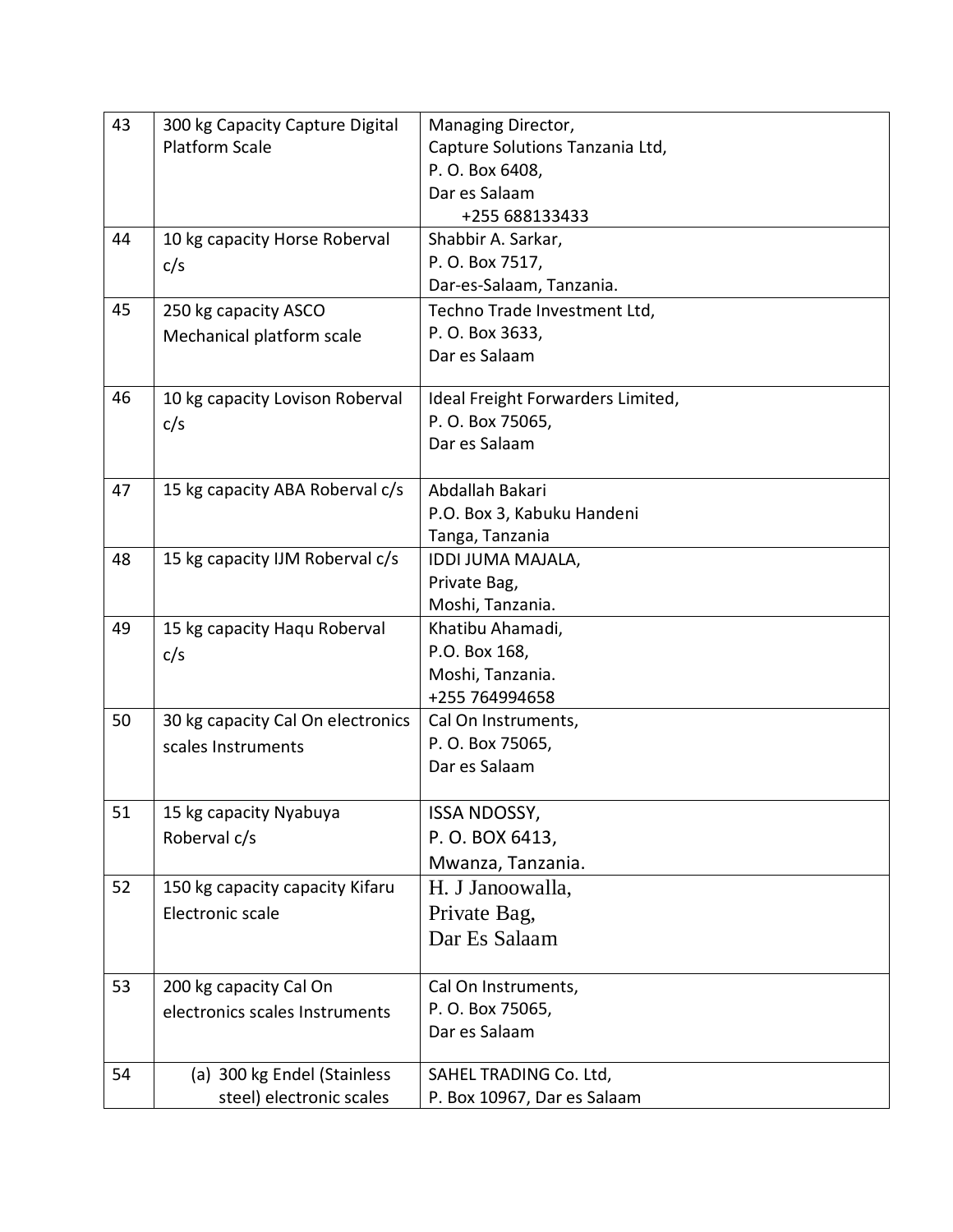| 55 | 300 kg Endel(Mild<br>(b)            | Tel: +255 222120886               |
|----|-------------------------------------|-----------------------------------|
|    | steel) electronic scales            |                                   |
| 56 | (c) 30 kg Endel electronic          |                                   |
|    | scales                              |                                   |
| 57 |                                     | SAHEL TRADING Co. Ltd,            |
|    | (d) 30 kg Ohaus electronic          | P. Box 10967, Dar es Salaam       |
|    | scales                              | Tel: +255 222120886               |
| 58 | (e) 15/30 kg CAS electronic         |                                   |
|    | scales                              |                                   |
|    |                                     |                                   |
| 59 | 15 kg capacity Wilad Roberval       | <b>ISSA NDOSSY,</b>               |
|    | c/s                                 | P.O. BOX 6413,                    |
|    |                                     | Mwanza, Tanzania.                 |
| 60 | 15 kg capacity Kenhum Roberval      | Wilbard Marunda,                  |
|    | c/s                                 | P. Box 14670, Dar es Salaam       |
|    |                                     | Tel: +255 222120886               |
| 61 | 25 mm DN Sensus Water meter         | Junaco                            |
|    |                                     |                                   |
| 62 | 15 kg capacity Diamond              | Raymond Phillipo Mcharo,          |
|    | Roberval c/s                        |                                   |
| 63 |                                     |                                   |
|    | 10 kg Kan Roberval counter<br>scale | Kahamba Nyadu,<br>P.O.Box Dodoma. |
|    |                                     | 0754013536                        |
| 64 | 15 kg capacity Kibo Roberval c/s    | Hamad Hamis Choka                 |
|    |                                     |                                   |
|    |                                     |                                   |
| 65 | 15 kg capacity TSM Roberval c/s     | Eliuta F. Temba                   |
|    |                                     |                                   |
| 66 | 5 kg capacity Wintech Electronic    | <b>WINTECH ELECTRONIC</b>         |
|    | YP50001 Series                      | P.O. Box 38419, Dar es Salaam     |
|    |                                     | Tel: +255 767914919/26            |
| 67 | 15 mm DN NWM Type water             | Davis & Shirtliff                 |
|    | meter                               |                                   |
| 68 | 2 kg capacity Wintech electronic    | <b>WINTECH ELECTRONIC</b>         |
|    | weighing scale, YP Series           | P.O. Box 38419, Dar es Salaam     |
|    |                                     | Tel: +255 767914919/26            |
| 69 | 300 kg capacity Golden dragon       | Managing Director,                |
|    | Mechanical platform machine         | Kilimo Bora Limited,              |
|    |                                     | P. Box 1510,                      |
|    |                                     | Dar es Salaam                     |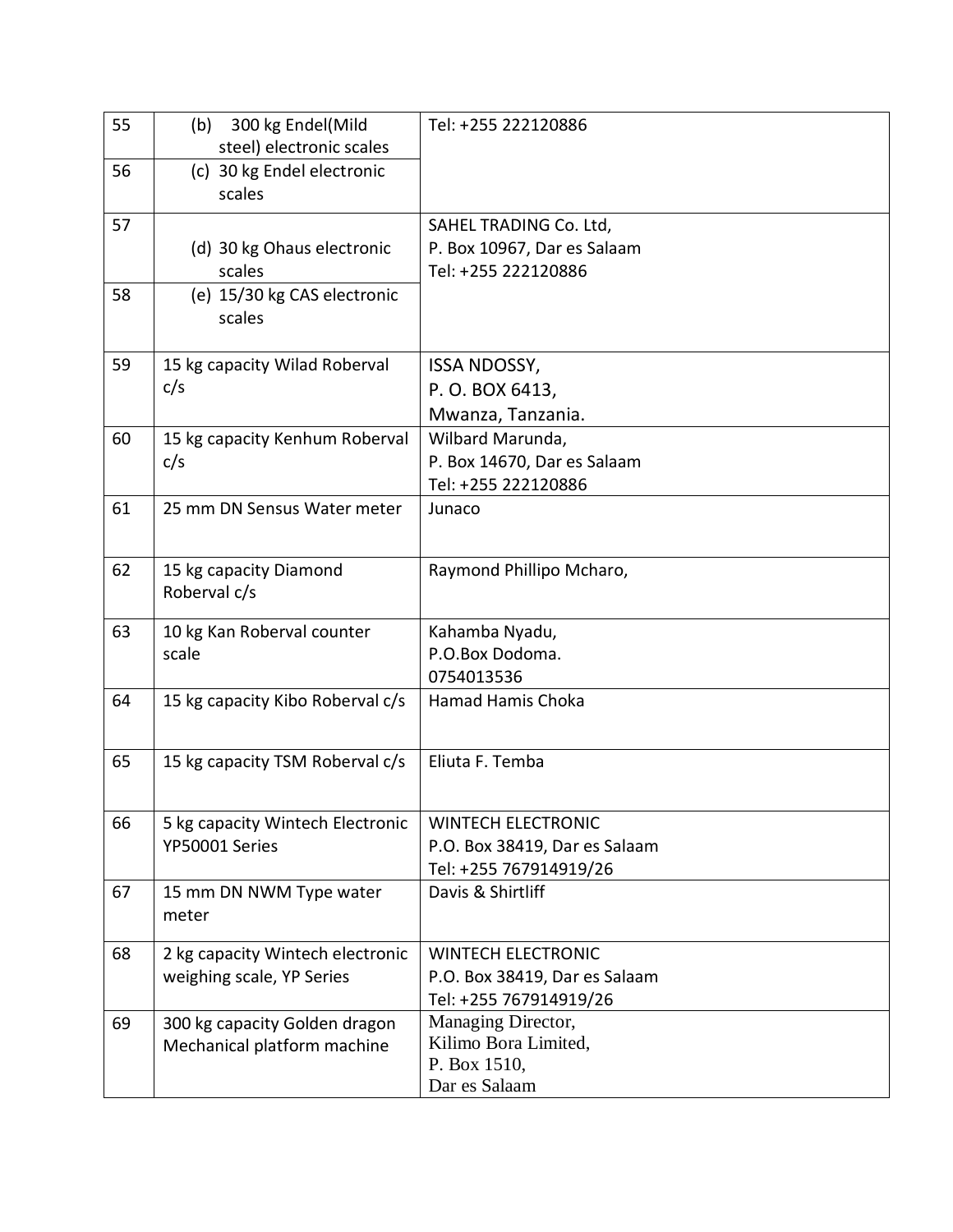| 70 | 250 kg capacity Golden dragon<br>Mechanical platform machine                          | Managing Director,<br>Kilimo Bora Limited,<br>P. Box 1510,<br>Dar es Salaam                                 |
|----|---------------------------------------------------------------------------------------|-------------------------------------------------------------------------------------------------------------|
| 71 | 110 g Wintech electronic<br>weighing scale, JA301 P Series                            | <b>WINTECH ELECTRONIC</b><br>P.O. Box 38419, Dar es Salaam<br>Tel: +255 767914919/26                        |
| 72 | 600 g capacity Wintech<br>electronic weighing scale, DJA<br>600 Series                | <b>WINTECH ELECTRONIC</b><br>P.O. Box 38419, Dar es Salaam<br>Tel: +255 767914919/26                        |
| 73 | 10000 kg capacity Wintech<br>Suspended electronic weighing<br>scale, OCS-SL-10 Series | <b>WINTECH ELECTRONIC</b><br>P.O. Box 38419, Dar es Salaam<br>Tel: +255 767914919/26                        |
| 74 | 100 kg capacity Wintech<br>Suspended electronic weighing<br>scale, OCS-L-Series       | <b>WINTECH ELECTRONIC</b><br>P.O. Box 38419, Dar es Salaam<br>Tel: +255 767914919/26                        |
| 75 | 30 kg capacity Capture<br>electronic scale                                            | Managing Director,<br>Capture Solutions Tanzania Ltd,<br>P. O. Box 6408,<br>Dar es Salaam<br>+255 688133433 |
| 76 | 100 kg capacity Capture<br>Suspended electronic weighing<br>scale, OCS-SPB-01         | Managing Director,<br>Capture Solutions Tanzania Ltd,<br>P. O. Box 6408,<br>Dar es Salaam<br>+255 688133433 |
| 77 | 15 kg capacity Teamwork<br>Roberval c/s                                               | Managing Director,<br>Teamwork Construction Co. Ltd,<br>P.O. Box 11867,<br>Dar es Salaam                    |
| 78 | 100 kg capacity Cal on electronic<br>platform scale                                   | Cal On Instruments,<br>P. O. Box 75065,<br>Dar es Salaam                                                    |
| 79 | 15 mm Baylan DN water meter                                                           | S & TECH<br>P. O. Box 70846 DSM                                                                             |
| 80 | 40mm Baylan DN water meter                                                            | S & TECH<br>P. O. Box 70846 DSM                                                                             |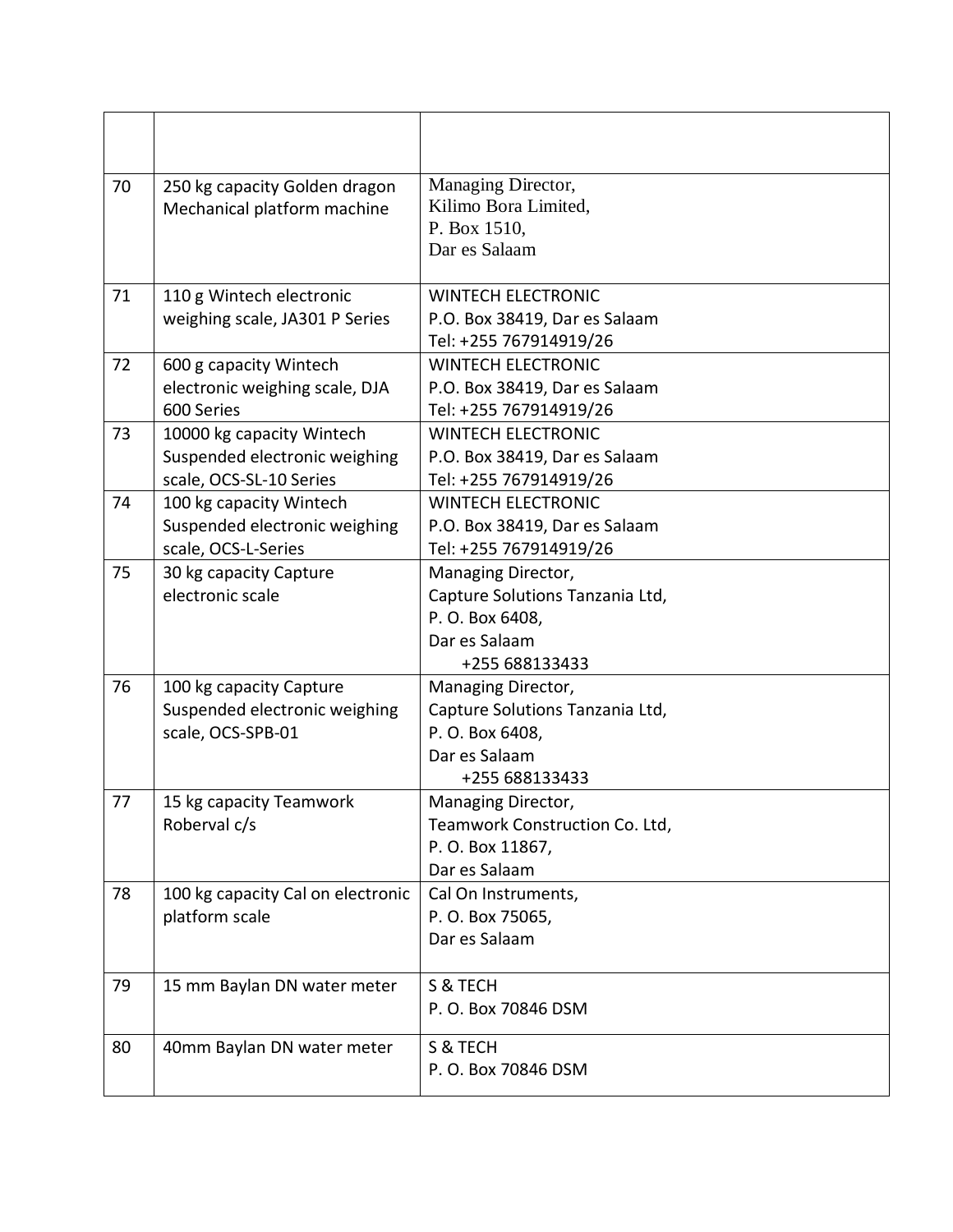| 81 | 20 mm Baylan DN water meter       | S & TECH 70846 DSM               |
|----|-----------------------------------|----------------------------------|
|    |                                   |                                  |
| 82 | 200 kg capacity Wintech           | <b>WINTECH ELECTRONIC</b>        |
|    | Suspended electronic weighing     | P.O. Box 38419, Dar es Salaam    |
|    | scale                             | Tel: +255 767914919/26           |
| 83 | 220 g capacity Wintech            | <b>WINTECH ELECTRONIC</b>        |
|    | electronic balance                | P.O. Box 38419, Dar es Salaam    |
|    |                                   | Tel: +255 767914919/26           |
| 84 | 1000 g Wintech electronic         | <b>WINTECH ELECTRONIC</b>        |
|    | balance                           | P.O. Box 38419, Dar es Salaam    |
|    |                                   | Tel: +255 767914919/26           |
| 85 | 5000 kg capacity Wintech          | <b>WINTECH ELECTRONIC</b>        |
|    | Suspended electronic weighing     | P.O. Box 38419, Dar es Salaam    |
|    | scale                             | Tel: +255 767914919/26           |
| 86 | 5000 kg capacity Wintech          | <b>WINTECH ELECTRONIC</b>        |
|    | electronic platform weighing      | P.O. Box 38419, Dar es Salaam    |
|    | scale                             | Tel: +255 767914919/26           |
| 87 | 2000 kg capacity Wintech          | <b>WINTECH ELECTRONIC</b>        |
|    | electronic platform scale         | P.O. Box 38419, Dar es Salaam    |
|    |                                   | Tel: +255 767914919/26           |
| 88 | 1000 kg capacity Wintech          | <b>WINTECH ELECTRONIC</b>        |
|    | Suspended electronic weighing     | P.O. Box 38419, Dar es Salaam    |
|    | scale                             | Tel: +255 767914919/26           |
| 89 | 1000 kg Wintech electronic        | <b>WINTECH ELECTRONIC</b>        |
|    | platform scale                    | P.O. Box 38419, Dar es Salaam    |
|    |                                   | Tel: +255 767914919/26           |
| 90 | 500 kg capacity Cal on electronic | Cal On Instruments,              |
|    | platform scale                    | P. O. Box 75065,                 |
|    |                                   | Dar es Salaam                    |
|    |                                   |                                  |
| 91 | 15 kg capacity Comorock           | Nelson A. Kato,                  |
|    | Roberval c/s                      | P.O.Box 1730,                    |
|    |                                   | Dar es Salaam, Tanzania.         |
| 92 | 15 mm Aimei DN water meter        | Alternative Solution,            |
|    |                                   | P.O.Box 14189,                   |
|    |                                   | Dar es Salaam, Tanzania          |
| 93 | 15 mm Suwasa DN water meter       | Daka Traders & General Supplies, |
|    |                                   | P.O.Box 619,                     |
|    |                                   | Singida, Tanzania                |
| 94 | 15 mm Sensus DN water meter       | Trans Ocean supplies Ltd,        |
|    |                                   | P.O.Box 10216,.                  |
|    |                                   | Dar es Salaam, Tanzania          |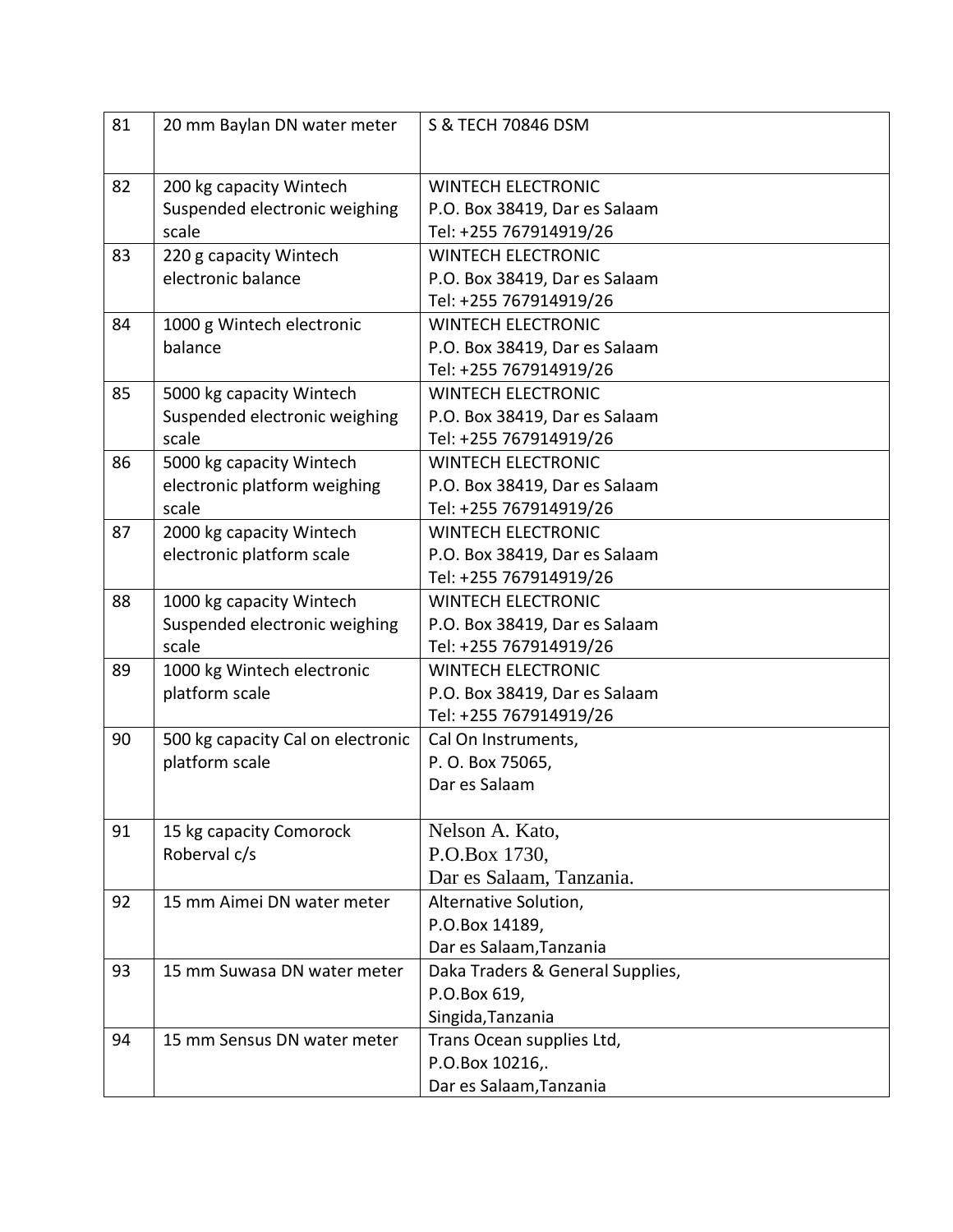| 95  | 15 mm Baylan DN water meter       | Junaco Group of Companies,                 |
|-----|-----------------------------------|--------------------------------------------|
|     |                                   | IPS Building, 10 <sup>th</sup> Floor,      |
|     |                                   | P.O.Box 77756,.                            |
|     |                                   | Dar es Salaam, Tanzania                    |
| 96  | 20 mm Baylan DN water meter       | Junaco Group of Companies,                 |
|     |                                   | IPS Building, 10 <sup>th</sup> Floor,      |
|     |                                   | P.O.Box 77756,.                            |
|     |                                   | Dar es Salaam, Tanzania                    |
| 97  | 20 mm Aimei DN water meter        | Alternative Solution,                      |
|     |                                   | P.O.Box 14189,                             |
|     |                                   | Dar es Salaam, Tanzania                    |
| 98  | Weisdun water meter DN 20         | <b>Weisdun Company LTD</b>                 |
|     |                                   | P.O.BOX 3922 Dar es salaam                 |
|     |                                   |                                            |
| 99  | 15 kg Amel Mechanical C/M         | Amel WEIGH-METRONIX                        |
|     |                                   | P.O.BOX Dar es salaam                      |
| 100 | Fuel Dispenser Model Hongyang     | Nine Nine General Trading                  |
|     | S/NO. 11083114                    | P.O.BOX Dar es salaam                      |
|     |                                   |                                            |
| 101 | B Meters water meter Type         | Peritus Exim                               |
|     | <b>GMDM</b>                       | P.O.BOX 80835 Dar es salaam                |
| 102 | Fuel Dispenser Model LANFENG      | Nine Nine General Trading                  |
|     | S/NO. 2842120906                  | P.O.BOX Dar es salaam                      |
|     |                                   |                                            |
| 103 | 200 kg Avery Weigh-Tronix         | <b>General Motor Investment</b>            |
|     | Model ZM 510                      | P.O.BOX 16541 Dar es salaam                |
| 104 | 30 kg CAMRY Electronic            | Vetah Hardware Tools & Machine             |
|     | Weighing scale Model ACS_30-      | P.O.BOX 5950 Dar es salaam                 |
|     | JC 21                             |                                            |
| 105 | MOPEK water meter DN 20           | Stephen Peter Kipangula                    |
|     | S/NO. 190500715                   | P.O.BOX 2030 Dar es salaam                 |
|     |                                   |                                            |
| 106 | Weisdun water meter DN 25         | <b>Weisdun Company LTD</b>                 |
|     | S/NO. 1908003                     | P.O.BOX 3922 Dar es salaam                 |
| 107 | Bayla water meter DN 100          | JUNACO (T) Limited                         |
|     |                                   | P.O.BOX 77756 Dar es salaam                |
|     |                                   |                                            |
| 108 | <b>MOPEK water meter DN 20</b>    | <b>General Enterprises Company Limited</b> |
|     | S/NO> 190500314                   | P.O.BOX 62080 Dar es salaam                |
|     |                                   |                                            |
| 109 | Set of Weights 2 kg, 1 kg, 500 g, | Pasco Metric Scale                         |
|     | 200 g Marked PMS Class M2         | P.O.BOX 35552 Dar es salaam                |
|     |                                   |                                            |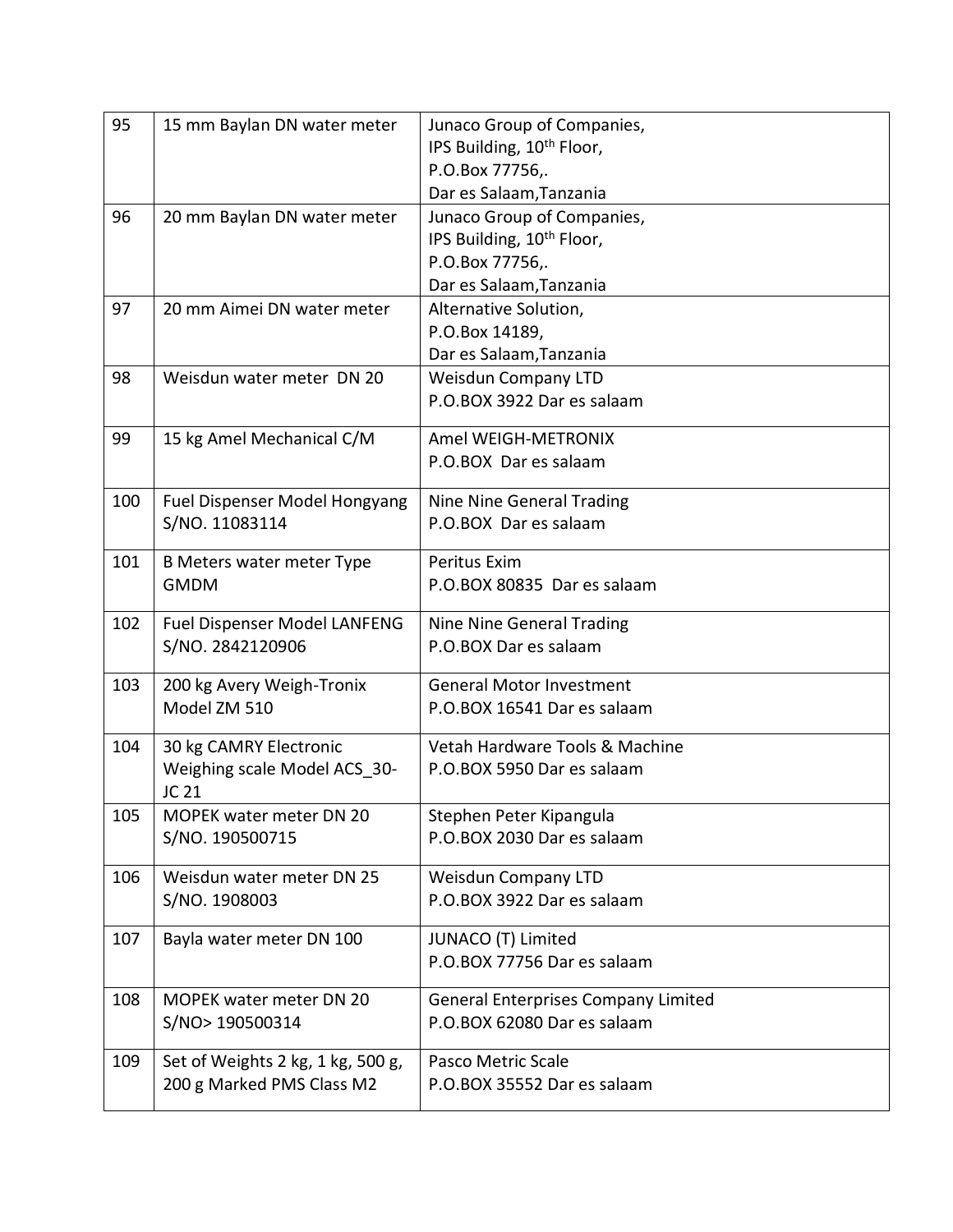| 110 | Set of Weights 2 kg, 1 kg, 500                          | <b>General Motors Investment Limited</b> |
|-----|---------------------------------------------------------|------------------------------------------|
|     | g, 200 g Marked PMS Class M2                            | P.O.BOX 16541 Dar es salaam              |
| 111 | <b>MOPEK water meter DN 20</b>                          | JPN General Enterprises Company Limited  |
|     | S/NO. 190500314                                         | P.O.BOX 62080 Dar es salaam              |
|     |                                                         |                                          |
| 112 | Baylan water meter DN 125                               | <b>JUNACO (T) LIMITED</b>                |
|     | S/NO. W-3 120000                                        | P.O.BOX 77756 Dar es salaam              |
| 113 | Baylan water meter DN 200                               | <b>JUNACO (T) LIMITED</b>                |
|     | S/NO. W-5 120331                                        | P.O.BOX 77756 Dar es salaam              |
| 114 | Baylan water meter DN 150                               | <b>JUNACO (T) LIMITED</b>                |
|     | S/NO. W-4 117830                                        | P.O.BOX 77756 Dar es salaam              |
| 115 | <b>EASTRON water meter DN 20</b>                        | <b>EQUIPLUS Company Limited</b>          |
|     | Model LXSG-155-505                                      | P.O.BOX 34695 Dar es salaam              |
|     | S/NO. 137427141                                         |                                          |
| 116 | 40 kg Electronic Price                                  | ALI KHALEF KASSIM                        |
|     | <b>Computing Scale Model</b><br>Constant S/NO, 14192-44 | P.O.BOX TEMEKE Dar es salaam             |
| 117 | 150 kg Electronic Weighing                              | Vetah Hardware Tools & Machine           |
|     | <b>Instrument Model CAMRY</b>                           | P.O.BOX 5950 Dar es salaam               |
|     | <b>TCS-150-JC61ZB</b>                                   |                                          |
| 118 | 40 kg ACS System Price                                  | YASRI SAID                               |
|     | Computing Scale S/NO. 920367                            | P.O.BOX 12822 Dar es salaam              |
| 119 | 300 kg Electronic Platform Scale                        | <b>GB General Store</b>                  |
|     | <b>Model TCS</b>                                        | P.O.BOX 15961 Dar es salaam              |
| 120 | 1000 kg Electronic Weighing                             | SAHEL TRADING COMPANY LIMITED            |
|     | Instrument Model HENDEL A 12                            | P.O.BOX 10967 Dar es salaam              |
| 121 | 2000 kg Electronic Weighing                             | SAHEL TRADING COMPNY LIMITED             |
|     | Instrument Model HENDEL A 12                            | P.O.BOX 10967 Dar es salaam              |
| 122 | 3000 kg Electronic Weighing                             | SAHEL TRADING COMPANY LIMITED            |
|     | Instrument Model HENDEL A 12                            | P.O.BOX 10967 Dar es salaam              |
| 123 | 5000 kg Electronic Weighing                             | SAHEL TRADING COMPANY LIMITED            |
|     | Instrument Model HENDEL A 12                            | P.O.BOX 10967 Dar es salaam              |
| 124 | 300 kg Electronic Weighing Scale                        | SARKAR AFRICA HARDWARE                   |
|     | Model HORSE                                             | P.O.BOX 7517 Dar es salaam               |
| 125 | PROLINE PROMASS 300                                     | ZIMTAC VENTURES (EAST AFRICA) LIMITED    |
|     | FLOMETER.                                               | P.O.BOX 38568 Dar es salaam              |
|     |                                                         |                                          |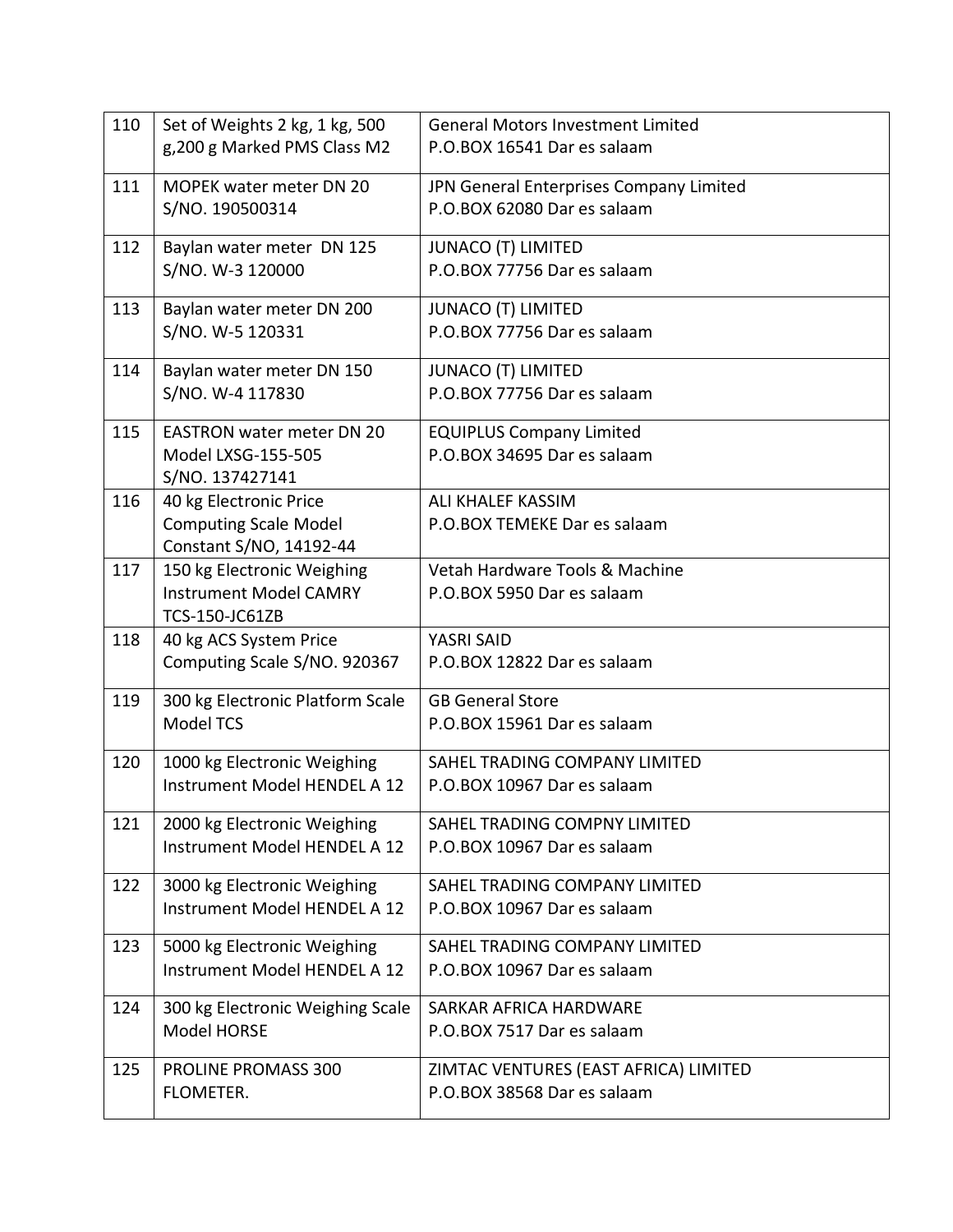| 126 | <b>FUEL DISPENSER</b>            | <b>NETS TANZANIA</b>                   |
|-----|----------------------------------|----------------------------------------|
|     | <b>MODEL SUPPER-RITE</b>         | P.O.BOX DAR ES SALAAM                  |
|     |                                  |                                        |
| 127 | KRONE OPTIMASS 2000              | TANZANIA PETROLEUM SERVICES LIMITED    |
|     | <b>FLOWMETER</b>                 | P.O.BOX 72376 Dar es salaam            |
|     | MODEL OPTIMASS 2000              |                                        |
| 128 | KRONE OPTIMASS 6000              | TANZANIA PETROLEUM SERVICES LIMITED    |
|     | <b>FLOWMETER</b>                 | P.O.BOX 72376 Dar es salaam            |
|     | MODEL OPTIMASS 6000              |                                        |
| 129 | <b>FLOWMETER</b>                 | <b>NETS TANZANIA</b>                   |
|     | <b>MODEL SUPPER-RITE</b>         | P.O.BOX DAR ES SALAAM                  |
|     | <b>FLOWMETER</b>                 | NET-SOFT CONSULT TANZANIA              |
| 130 | <b>MODEL BROIL</b>               | P.O.BOX 78409 Dar es salaam            |
|     |                                  |                                        |
| 131 | SANWA WATER METER DN 15          | <b>JOUNEX TRADERS</b>                  |
|     | S/NO. 12103-14                   | P.O.BOX 7853 Dar es salaam             |
|     |                                  |                                        |
| 132 | TEKSAN WATER METER DN 15         | DOW ELEF INTERNATIONAL (T) LIMITED     |
|     | S/NO. 19298786                   | P.O.BOX 8404 Dar es salaam             |
|     |                                  |                                        |
| 133 | TEKSAN WATER METER DN 20         | DOW ELEF INTERNATIONAL (T) LIMITED     |
|     | S/NO 19297912                    | P.O.BOX 8404 Dar es salaam             |
| 134 | <b>TURKOGLU WATER METER DN</b>   | <b>BUSINESS TRUST TANZANIA LIMITED</b> |
|     | S/NO. 19111504<br>15             | P.O.BOX 8404 Dar es salaam             |
|     |                                  |                                        |
| 135 | <b>TURKOGLU WATER METER DN</b>   | <b>BUSINESS TRUST TANZANIA LIMITED</b> |
|     | S/NO. 19111504<br>20             | P.O.BOX 8404 Dar es salaam             |
|     |                                  |                                        |
| 136 | Turkoglu water meter DN 25       | <b>BUSINESS TRUST TANZANIA LIMITED</b> |
|     | S/NO.19928606                    |                                        |
| 137 | <b>B METER WATER METER DN 20</b> | TRANS OCEAN SUPPLIES LIMITED           |
|     | S/NO. 190514298                  | P.O.BOX 10216 Dar es salaam            |
|     |                                  |                                        |
| 138 | SENSUS (XNP) WATER METER         | PROCEIL (SYSTEMS) LIMITED              |
|     | DN 15 S/NO. 40030238             | P.O.BOX 6072 Dar es salaam             |
| 139 | TANK DIPPING TAPE 20 m           | <b>KEFAD LIMITED</b>                   |
|     |                                  | P.O.BOX 4176 Dar es salaam             |
|     |                                  |                                        |
| 140 | TANK DIPPING TAPE 30 m           | <b>KEFAD LIMITED</b>                   |
|     |                                  | P.O.BOX 4176 Dar es salaam             |
|     |                                  |                                        |
| 141 | TANK DIPPING TAPE 30 m           | <b>KEFAD LIMITED</b>                   |
|     |                                  | P.O.BOX 4176 Dar es salaam             |
|     |                                  |                                        |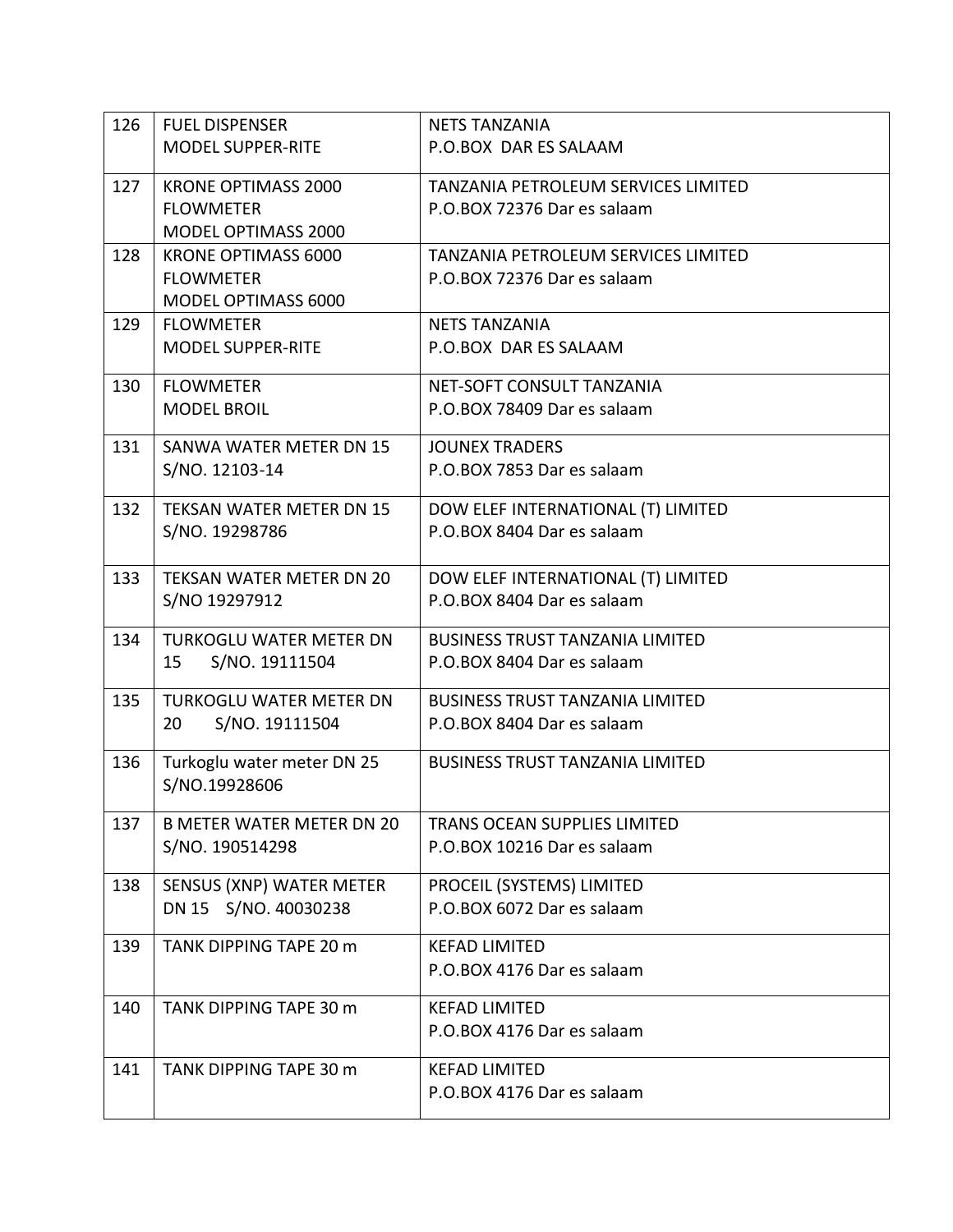| P.O.BOX 4176 Dar es salaam<br>143<br>DIGIMATIC CALIPER ABSOLUTE<br><b>PLUGIN LIMITED</b><br>P.O.BOX 6878 Dar es salaam<br>DIGMATIC CALIPER MITUTOYO<br>144<br><b>PLUGIN LIMITED</b> |                            |  |
|-------------------------------------------------------------------------------------------------------------------------------------------------------------------------------------|----------------------------|--|
|                                                                                                                                                                                     |                            |  |
|                                                                                                                                                                                     |                            |  |
|                                                                                                                                                                                     |                            |  |
|                                                                                                                                                                                     |                            |  |
|                                                                                                                                                                                     | P.O.BOX 6878 Dar es salaam |  |
| 145<br>FLOW METER MODEL SUPPER-<br>PIVOTECH LIMITED                                                                                                                                 |                            |  |
| <b>RITE</b><br>P.O.BOX Dar es salaam                                                                                                                                                |                            |  |
| WATER METER RCIL TECH DN 20<br><b>R.C INTERNATIONAL</b><br>146                                                                                                                      |                            |  |
| P.O.BOX 2667 Dar es salaam                                                                                                                                                          |                            |  |
| <b>WATER METER RCIL TECH DN 25</b><br>147<br><b>R,C INTERNATIONAL</b>                                                                                                               |                            |  |
| P.O.BOX 2667 Dar es salaam                                                                                                                                                          |                            |  |
| 148<br>WATER METER RCIL TECH DN 40<br><b>R.C INTERNATIONAL</b>                                                                                                                      |                            |  |
| P.O.BOX 2667 Dar es salaam                                                                                                                                                          |                            |  |
| 149<br>WATER METER RCIL TECH DN 50<br><b>R.C INTERNATIONAL</b>                                                                                                                      |                            |  |
| P.O.BOX 2667 Dar es salaam                                                                                                                                                          |                            |  |
| 150<br>WATER METER RCIL TECH DN 80<br><b>R.C INTERNATIONAL</b>                                                                                                                      |                            |  |
| P.O.BOX 2667 Dar es salaam                                                                                                                                                          |                            |  |
| 151<br>WATER METER RCIL TECH DN<br><b>R.C INTERNATIONAL</b>                                                                                                                         |                            |  |
| 100<br>P.O.BOX 2667 Dar es salaam                                                                                                                                                   |                            |  |
| 152<br><b>RAMET ROTARY GAS FLOW</b><br>PAN AFRICAN ENERGY TANZANIA LIMITED                                                                                                          |                            |  |
| METER MODEL RM 23000 STD<br>P.O.BOX 80139 Dar es salaam                                                                                                                             |                            |  |
| CTR S/NO. 1915502                                                                                                                                                                   |                            |  |
| 153<br>ROTARY METRAG GAS FLOW<br>PAN AFRICAN ENERGY TANZANIA LIMITED<br>METER MRM G 25-DN 50<br>P.O.BOX 80139 Dar es salaam                                                         |                            |  |
| S/NO. 0061900840007                                                                                                                                                                 |                            |  |
| 154<br><b>SENSUS TURBINE GAS FLOW</b><br>PAN AFRICAN ENERGY TANZANIA LIMITED                                                                                                        |                            |  |
| METER MODEL t-18 MK 11<br>P.O.BOX 80139 Dar es salaam                                                                                                                               |                            |  |
| TURBO S/NO. 23686112                                                                                                                                                                |                            |  |
|                                                                                                                                                                                     |                            |  |
| <b>FLOW METER SUPPER-RITE</b><br><b>CAMUSAT LIMITED</b><br>155                                                                                                                      |                            |  |
| CTL-MS-FLM-001<br>P.O.BOX Dar es salaam                                                                                                                                             |                            |  |
| 156<br><b>S.N.R ROBERVAL COUNTER</b><br>SELEMAN SALIM RAJABU                                                                                                                        |                            |  |
| P.O.BOX KILIMANJARO<br><b>SCALE CAPACITY 15 kg</b>                                                                                                                                  |                            |  |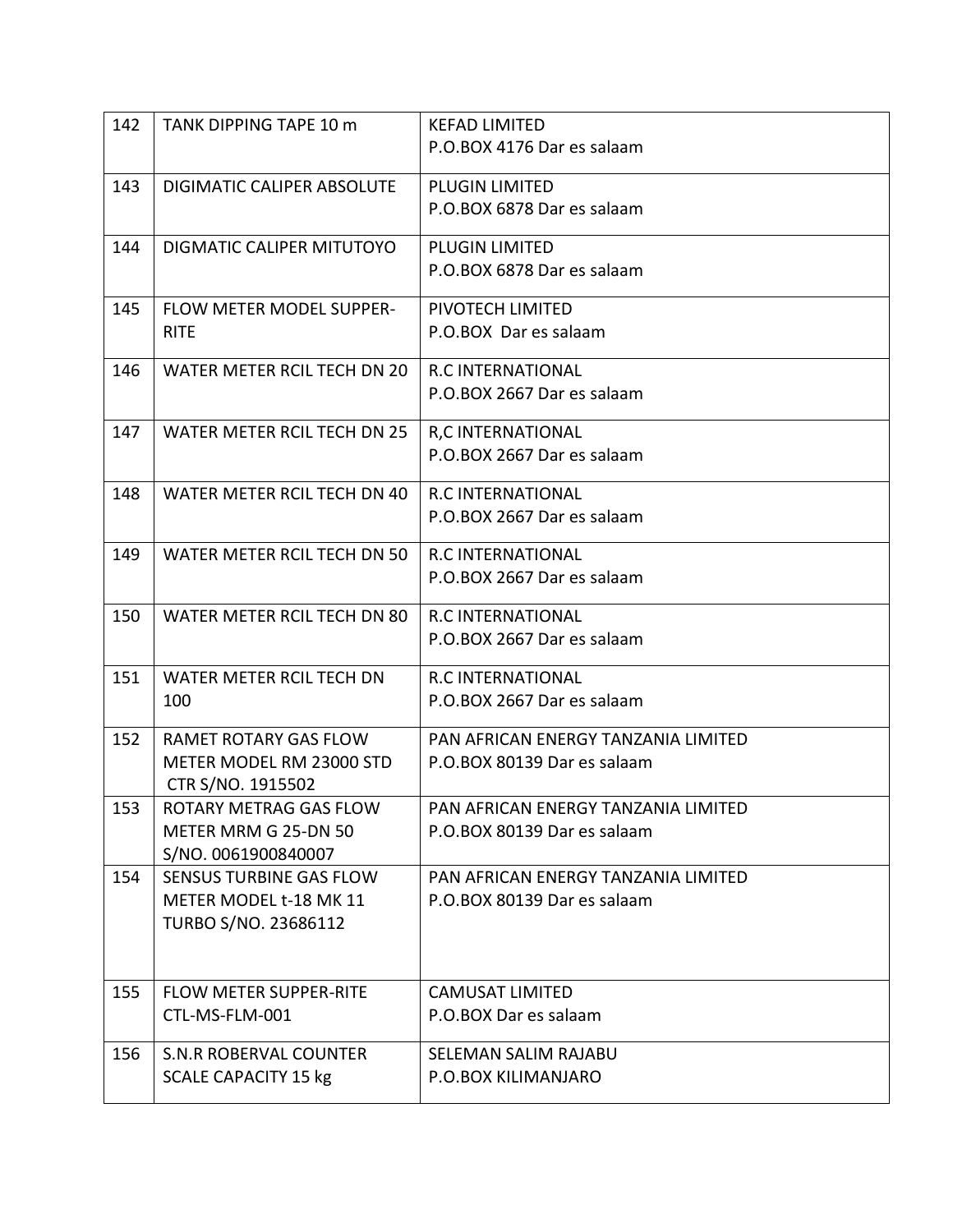| 157 | 300 kg ELECTRONIC WEIGHING        | HUSSEIN JUMA CHOGOGWE                    |
|-----|-----------------------------------|------------------------------------------|
|     | <b>SCALE MODEL ELECTRO MASTER</b> | P.O.BOX BUZA Da es salaam                |
|     |                                   |                                          |
| 158 | 200 kg ELECTRONIC WEIGHING        | <b>GENERAL MOTORS INVESTMENT LIMITED</b> |
|     | <b>INSTRUMENT AVERY WEIGH-</b>    | P.O.BOX 16541 Dar es salaam              |
|     | <b>TRONIX MODEL ZM 201</b>        |                                          |
| 159 | 200 kg DIGITAL WEIGHING           | <b>GENERAL MOTORS INVESTMENT LIMITED</b> |
|     | <b>SCALE MODEL GTEP</b>           | P.O.BOX 16541 Dar es salaam              |
|     | S/NO. 110614393                   |                                          |
| 160 | 60 kg GOLDTECH DIGITAL            | <b>GENERAL MOTORS INVESTMENT</b>         |
|     | <b>WEIGHING SCALE MODEL GTP</b>   | P.O.BOX 16541 Dar es salaam              |
|     | S/NO. 11057319                    |                                          |
| 161 | ASM WATER METER DN 40             | SHELYS PHARMACEUTICAL LIMITED            |
|     | S/NO. 1106004                     | P.O.BOX 32781 Dar es salaam              |
| 162 | 210 g SARTORIUS ELECTRONIC        | <b>ALTERNATIVE SOLUTION LIMITED</b>      |
|     | <b>WEIGHING INSTRUMENT</b>        | P.O.BOX 14189 DAR ES SALAAM              |
|     | MODEL PRACTUM 213-15              |                                          |
|     | S/NO. 0038405792                  |                                          |
| 163 | <b>BAYLAN AQUAMAS WATER</b>       | TRANS OCEAN SUPPLIES LIMITED             |
|     | <b>METER DN 15</b>                | P.O.BOX 10216 Dar es salaam              |
|     | S/NO. 14223475                    |                                          |
|     |                                   |                                          |
| 164 | <b>BAYLAN AQUAMAS WATER</b>       | TRANS OCEAN SUPPLIES LIMITED             |
|     | <b>METER DN 25</b>                | P.O.BOX 10216 Dar es salaam              |
|     | S/NO. 13910478                    |                                          |
| 165 | <b>BAYLAN AQUAMS WATER</b>        | <b>TRANS OCEAN SUPPLIES LIMITED</b>      |
|     | <b>METER DN 25</b>                | P.O.BOX 10216 Dar es salaam              |
|     | S/NO.13910479                     |                                          |
| 166 | <b>BAYLAN AQUAMAS WATER</b>       | <b>TRANS OCEAN SUPPLIES LIMITED</b>      |
|     | METER DN 15                       | P.O.BOX 10216 Dar es salaam              |
|     | S/NO. 14223476                    |                                          |
| 167 | <b>BAYLAN AQUAMAS WATER</b>       | <b>TRANS OCEAN SUPPLIES LIMITED</b>      |
|     | <b>METER DN 20</b>                | P.O.BOX 10216 Dar es salaam              |
|     | S/NO. 14076591                    |                                          |
| 168 | <b>BAYLAN AQUAMAS WATER</b>       | <b>TRANS OCEAN SUPPLIES LIMITED</b>      |
|     | <b>METER DN 20</b>                | P.O.BOX 10216 Dar es salaam              |
|     | S/NO. 14076592                    |                                          |
| 169 | <b>BAYLAN AQUAMAS WATER</b>       | <b>TRANS OCEAN SUPPLIES LIMITED</b>      |
|     | METER DN 40                       | P.O.BOX 10216 Dar es salaam              |
|     | S/NO.14015568                     |                                          |
|     |                                   |                                          |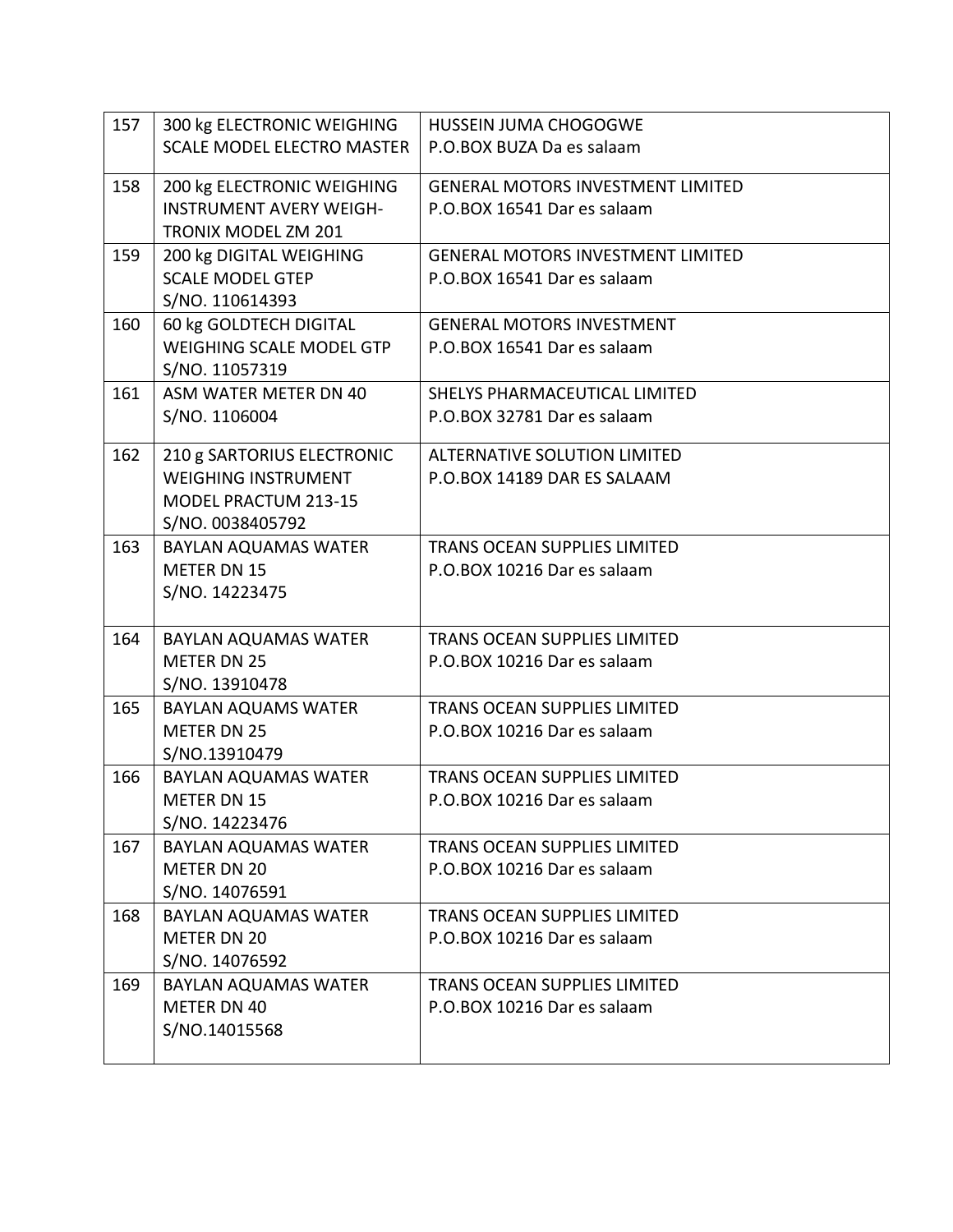| 170 | 100 kg PLATFORM MACHINE                            | <b>GILBART MABATI</b>                                |
|-----|----------------------------------------------------|------------------------------------------------------|
|     | MODEL FORCE S/NO. 120013                           | P.O.BOX 71432 Dar es salaam                          |
|     |                                                    |                                                      |
| 171 | 300 kg PLATFORM MACHINE<br>MODEL FORCE S/NO.171782 | <b>GIRBART MABATI</b><br>P.O.BOX 71432 Dar es salaam |
|     |                                                    |                                                      |
| 172 | 30 kg PRICE COMPUTING SCALE                        | WINTECH ELEVATOR TANZANIA LIMITED                    |
|     | HENDEL MODEL EPS-IP/EPS-1PR                        | P.O.BOX 38419 Dar es salaam                          |
| 173 | TEKSAN WATER METER DN 20                           | KIMANI MINERALS CO. LIMITED                          |
|     | S/NO. 16667851                                     | P.O.BOX 70812 Dar es salaam                          |
| 174 | <b>FUEL FLOW METER SANKI</b>                       | BORDERLINK GENERAL TRADING LIMITED                   |
|     | S/NO. BGT/20/03/01                                 | P.O.BOX 40961 Dar es salaam                          |
|     |                                                    |                                                      |
| 175 | 30 kg KINLEE PRICE COMPUTING                       | <b>GB GENERAL STORE</b>                              |
|     | <b>SCALE MODEL ACS-30 JE</b>                       | P.O.BPX 15961 Dar es salaam                          |
| 176 | <b>BAYLAN AQUAMAS WATER</b>                        | <b>TRANS OCEAN SUPPLIES LIMITED</b>                  |
|     | <b>METER DN 40</b>                                 | P.O.BOX 10216 Dar es salaam                          |
|     | S/NO. 14015569                                     |                                                      |
| 177 | <b>BAYLAN AQUAMAS WATER</b>                        | TRANS OCEAN SUPPLIES LIMITED                         |
|     | METER DN125                                        | P.O BOX 10216 Dar es salaam                          |
|     | S/NO. 126106                                       |                                                      |
| 178 | <b>BAYLAN AQUAMAS WATER</b>                        | <b>TRANS OCEAN SUPPLIES LIMITED</b>                  |
|     | METER DN 125                                       | P.O.BOX 10216 Dar es salaam                          |
|     | S/NO.126107                                        |                                                      |
| 179 | 3200 g SARTORIUS ELECTRONIC                        | <b>ALTERNATIVE SOLUTION LIMITED</b>                  |
|     | <b>WEIGHING INSTRUMENT MRC</b>                     | P.O.BOX 14189 Dar es salaam                          |
|     | MODEL MSE 32035S-100-DE<br>S/NO. 646129/20         |                                                      |
| 180 | 60 kg ELECTRONIC WEIGHING                          | <b>ALTERNATIVE SOLUTION LIMITED</b>                  |
|     | <b>INSTRUMENT MRC MODEL</b>                        | P.O.BOX 14189 Dar es salaam                          |
|     | <b>BWL-60-C2K</b>                                  |                                                      |
|     | S/NO. 646129/20                                    |                                                      |
| 181 | 6200 g SARTORIUS ELECTRONIC                        | <b>ALTERNATIVE SOLUTION LIMITED</b>                  |
|     | <b>WEIGHING INSTRUMENT</b>                         | P.O.BOX 14189 Dar es salaam                          |
|     | <b>MODEL GL62021-1S</b>                            |                                                      |
|     | S/NO. 0038502067                                   |                                                      |
|     |                                                    |                                                      |
| 182 | TANK DIPPING TAPE 10 m                             | <b>KEFAD LIMITED</b>                                 |
|     | MODEL HL.HB 34                                     | P.O.BOX 4176 Dar es salaam                           |
|     | S/NO. WL.HL.HB34                                   |                                                      |
| 183 | TAKE DIPPING TAPE 25 m METRI                       | <b>KEFAD LIMITED</b>                                 |
|     | MODEL TH.HW.HC34                                   | P.O.BOX 4176 Dar es salaam                           |
|     |                                                    |                                                      |